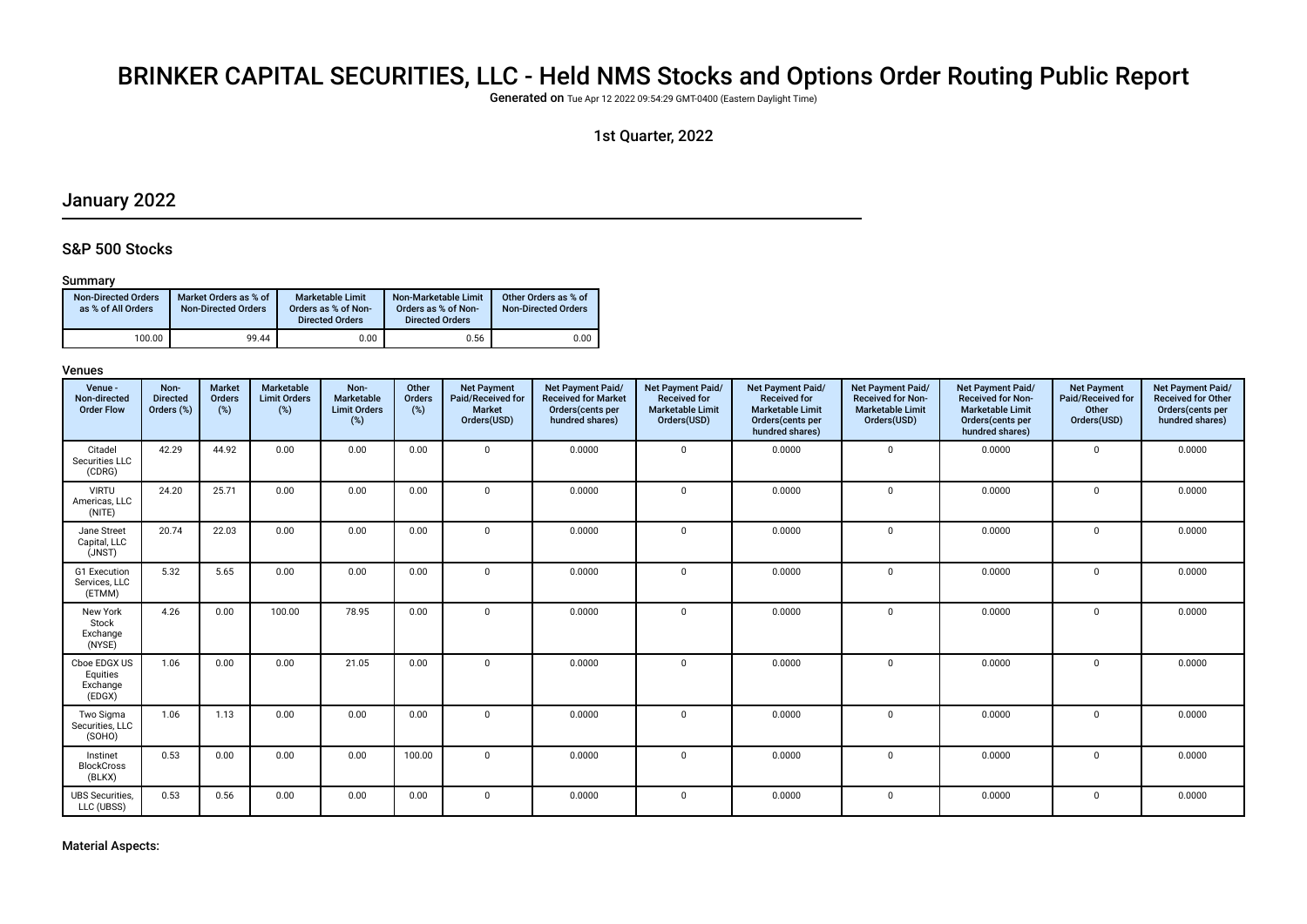| Citadel Securities LLC (CDRG):<br>[Insert discussion of the material aspects of the relationship with this venue pursuant to rule $606(a)(1)(iv)$ .]         |
|--------------------------------------------------------------------------------------------------------------------------------------------------------------|
| VIRTU Americas, LLC (NITE):                                                                                                                                  |
| [Insert discussion of the material aspects of the relationship with this venue pursuant to rule $606(a)(1)(iv)$ .]                                           |
| Jane Street Capital, LLC (JNST):<br>[Insert discussion of the material aspects of the relationship with this venue pursuant to rule $606(a)(1)(iv)$ .]       |
| G1 Execution Services, LLC (ETMM):<br>[Insert discussion of the material aspects of the relationship with this venue pursuant to rule $606(a)(1)(iv)$ .]     |
| New York Stock Exchange (NYSE):<br>[Insert discussion of the material aspects of the relationship with this venue pursuant to rule $606(a)(1)(iv)$ .]        |
| Cboe EDGX US Equities Exchange (EDGX):<br>[Insert discussion of the material aspects of the relationship with this venue pursuant to rule $606(a)(1)(iv)$ .] |
| Two Sigma Securities, LLC (SOHO):<br>[Insert discussion of the material aspects of the relationship with this venue pursuant to rule $606(a)(1)(iv)$ .]      |
| Instinet BlockCross (BLKX):<br>[Insert discussion of the material aspects of the relationship with this venue pursuant to rule $606(a)(1)(iv)$ .]            |
| UBS Securities, LLC (UBSS):<br>[Insert discussion of the material aspects of the relationship with this venue pursuant to rule $606(a)(1)(iv)$ .]            |

January 2022

# Non-S&P 500 Stocks

### Summary

 $\overline{\phantom{a}}$ 

| <b>Non-Directed Orders</b><br>as % of All Orders | Market Orders as % of<br><b>Non-Directed Orders</b> | <b>Marketable Limit</b><br>Orders as % of Non-<br><b>Directed Orders</b> | Non-Marketable Limit<br>Orders as % of Non-<br><b>Directed Orders</b> | Other Orders as % of<br><b>Non-Directed Orders</b> |  |
|--------------------------------------------------|-----------------------------------------------------|--------------------------------------------------------------------------|-----------------------------------------------------------------------|----------------------------------------------------|--|
| 100.00                                           | 99.69                                               | 0.00                                                                     | 0.31                                                                  | 0.00                                               |  |

<u>----------------</u>

#### Venues

| Venue -<br>Non-directed<br><b>Order Flow</b> | Non-<br><b>Directed</b><br>Orders (%) | <b>Market</b><br>Orders<br>(%) | Marketable<br><b>Limit Orders</b><br>$(\%)$ | Non-<br><b>Marketable</b><br><b>Limit Orders</b><br>(%) | Other<br>Orders<br>(%) | <b>Net Payment</b><br>Paid/Received for<br><b>Market</b><br>Orders(USD) | Net Payment Paid/<br><b>Received for Market</b><br>Orders(cents per<br>hundred shares) | Net Payment Paid/<br><b>Received for</b><br><b>Marketable Limit</b><br>Orders(USD) | Net Payment Paid/<br><b>Received for</b><br><b>Marketable Limit</b><br>Orders(cents per<br>hundred shares) | <b>Net Payment Paid/</b><br><b>Received for Non-</b><br><b>Marketable Limit</b><br>Orders(USD) | Net Payment Paid/<br><b>Received for Non-</b><br><b>Marketable Limit</b><br>Orders(cents per<br>hundred shares) | <b>Net Payment</b><br>Paid/Received for<br>Other<br>Orders(USD) | Net Payment Paid/<br><b>Received for Other</b><br>Orders (cents per<br>hundred shares) |
|----------------------------------------------|---------------------------------------|--------------------------------|---------------------------------------------|---------------------------------------------------------|------------------------|-------------------------------------------------------------------------|----------------------------------------------------------------------------------------|------------------------------------------------------------------------------------|------------------------------------------------------------------------------------------------------------|------------------------------------------------------------------------------------------------|-----------------------------------------------------------------------------------------------------------------|-----------------------------------------------------------------|----------------------------------------------------------------------------------------|
| Citadel<br>Securities LLC<br>(CDRG)          | 38.34                                 | 38.38                          | 0.00                                        | 57.14                                                   | 0.00                   |                                                                         | 0.0000                                                                                 | $\Omega$                                                                           | 0.0000                                                                                                     | 0                                                                                              | 0.0000                                                                                                          |                                                                 | 0.0000                                                                                 |
| <b>VIRTU</b><br>Americas, LLC<br>(NITE)      | 29.75                                 | 30.27                          | 0.00                                        | 0.00                                                    | 0.00                   |                                                                         | 0.0000                                                                                 | $\Omega$                                                                           | 0.0000                                                                                                     | $\Omega$                                                                                       | 0.0000                                                                                                          |                                                                 | 0.0000                                                                                 |
| Jane Street<br>Capital, LLC<br>(JNST)        | 21.63                                 | 22.00                          | 0.00                                        | 0.00                                                    | 0.00                   |                                                                         | 0.0000                                                                                 | $\Omega$                                                                           | 0.0000                                                                                                     | $\Omega$                                                                                       | 0.0000                                                                                                          |                                                                 | 0.0000                                                                                 |
| G1 Execution<br>Services, LLC<br>(ETMM)      | 7.36                                  | 7.49                           | 0.00                                        | 0.00                                                    | 0.00                   |                                                                         | 0.0000                                                                                 | $\Omega$                                                                           | 0.0000                                                                                                     | 0                                                                                              | 0.0000                                                                                                          |                                                                 | 0.0000                                                                                 |
| Two Sigma<br>Securities, LLC<br>(SOHO)       | 1.23                                  | 1.25                           | 0.00                                        | 0.00                                                    | 0.00                   | $\Omega$                                                                | 0.0000                                                                                 | $\Omega$                                                                           | 0.0000                                                                                                     | 0                                                                                              | 0.0000                                                                                                          | $\Omega$                                                        | 0.0000                                                                                 |
| Instinet                                     | 0.61                                  | 0.00                           | 0.00                                        | 0.00                                                    | 100.00                 | $\Omega$                                                                | 0.0000                                                                                 | $\Omega$                                                                           | 0.0000                                                                                                     | $\Omega$                                                                                       | 0.0000                                                                                                          | $\Omega$                                                        | 0.0000                                                                                 |

 $\sim$   $-$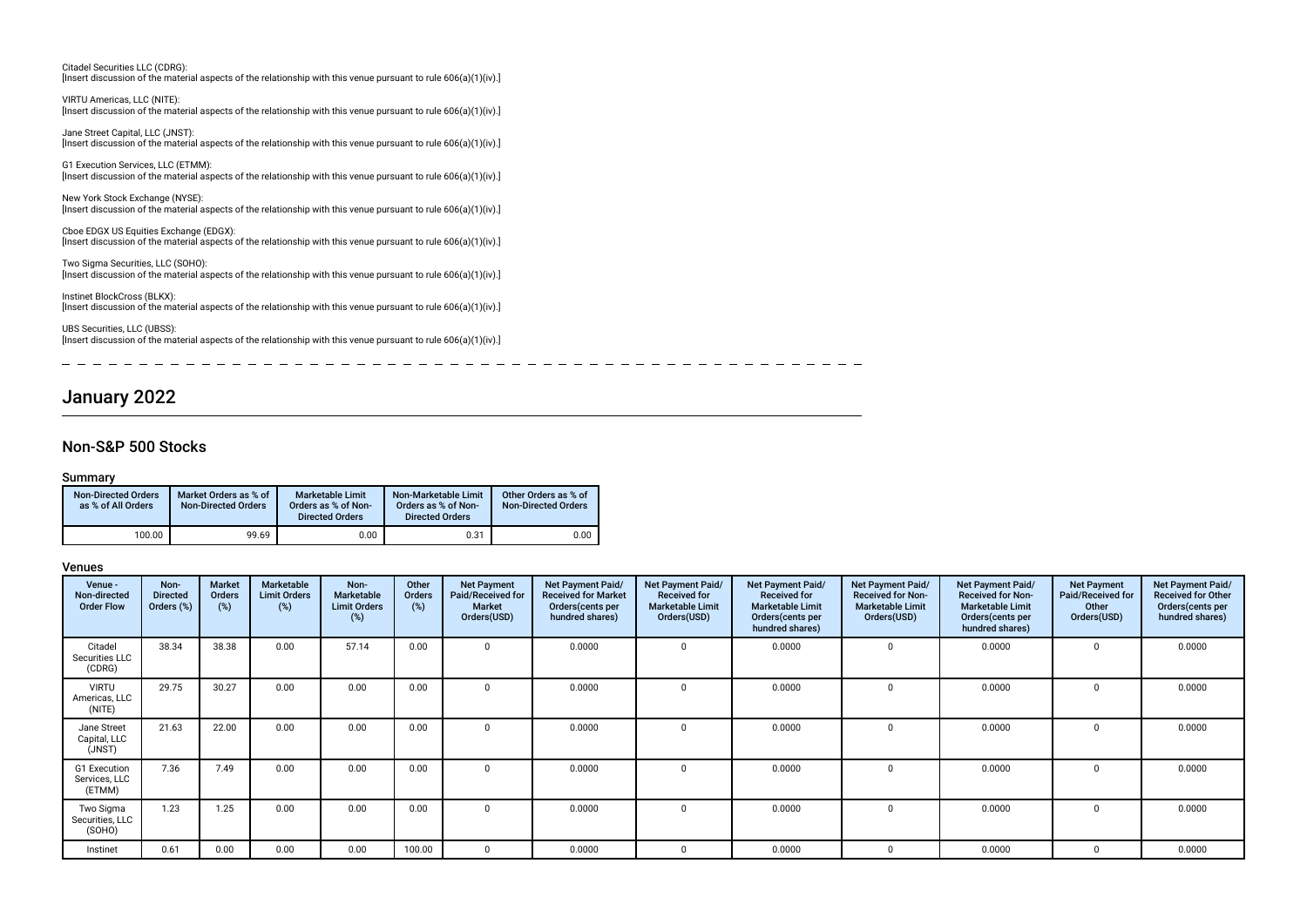| Venue -<br>Non-directed<br><b>Order Flow</b>   | Non-<br><b>Directed</b><br>Orders (%) | Market<br>Orders<br>(%) | Marketable<br><b>Limit Orders</b><br>$(\%)$ | Non-<br>Marketable<br><b>Limit Orders</b><br>(%) | Other<br>Orders<br>(%) | <b>Net Payment</b><br>Paid/Received for<br><b>Market</b><br>Orders(USD) | Net Payment Paid/<br><b>Received for Market</b><br>Orders (cents per<br>hundred shares) | Net Payment Paid/<br><b>Received for</b><br><b>Marketable Limit</b><br>Orders(USD) | Net Payment Paid/<br><b>Received for</b><br><b>Marketable Limit</b><br>Orders (cents per<br>hundred shares) | Net Payment Paid/<br><b>Received for Non-</b><br><b>Marketable Limit</b><br>Orders(USD) | Net Payment Paid/<br><b>Received for Non-</b><br><b>Marketable Limit</b><br>Orders (cents per<br>hundred shares) | <b>Net Payment</b><br>Paid/Received for<br>Other<br>Orders(USD) | Net Payment Paid/<br>Received for Other<br>Orders(cents per<br>hundred shares) |
|------------------------------------------------|---------------------------------------|-------------------------|---------------------------------------------|--------------------------------------------------|------------------------|-------------------------------------------------------------------------|-----------------------------------------------------------------------------------------|------------------------------------------------------------------------------------|-------------------------------------------------------------------------------------------------------------|-----------------------------------------------------------------------------------------|------------------------------------------------------------------------------------------------------------------|-----------------------------------------------------------------|--------------------------------------------------------------------------------|
| <b>BlockCross</b><br>(BLKX)                    |                                       |                         |                                             |                                                  |                        |                                                                         |                                                                                         |                                                                                    |                                                                                                             |                                                                                         |                                                                                                                  |                                                                 |                                                                                |
| <b>UBS</b> Securities,<br>LLC (UBSS)           | 0.61                                  | 0.62                    | 0.00                                        | 0.00                                             | 0.00                   |                                                                         | 0.0000                                                                                  |                                                                                    | 0.0000                                                                                                      |                                                                                         | 0.0000                                                                                                           |                                                                 | 0.0000                                                                         |
| Cboe EDGX US<br>Equities<br>Exchange<br>(EDGX) | 0.15                                  | 0.00                    | 0.00                                        | 14.29                                            | 0.00                   |                                                                         | 0.0000                                                                                  | $\Omega$                                                                           | 0.0000                                                                                                      |                                                                                         | 0.0000                                                                                                           | $\Omega$                                                        | 0.0000                                                                         |
| NASDAQ<br>Execution<br>Services, LLC<br>(NSDQ) | 0.15                                  | 0.00                    | 0.00                                        | 14.29                                            | 0.00                   |                                                                         | 0.0000                                                                                  |                                                                                    | 0.0000                                                                                                      |                                                                                         | 0.0000                                                                                                           |                                                                 | 0.0000                                                                         |
| New York<br>Stock<br>Exchange<br>(NYSE)        | 0.15                                  | 0.00                    | 0.00                                        | 14.29                                            | 0.00                   |                                                                         | 0.0000                                                                                  |                                                                                    | 0.0000                                                                                                      |                                                                                         | 0.0000                                                                                                           |                                                                 | 0.0000                                                                         |

Citadel Securities LLC (CDRG):

Insert discussion of the material aspects of the relationship with this venue pursuant to rule 606(a)(1)(iv).

VIRTU Americas, LLC (NITE): [Insert discussion of the material aspects of the relationship with this venue pursuant to rule 606(a)(1)(iv).]

Jane Street Capital, LLC (JNST): [Insert discussion of the material aspects of the relationship with this venue pursuant to rule 606(a)(1)(iv).]

G1 Execution Services, LLC (ETMM): [Insert discussion of the material aspects of the relationship with this venue pursuant to rule 606(a)(1)(iv).]

Two Sigma Securities, LLC (SOHO):  $\frac{1}{10}$  [Insert discussion of the material aspects of the relationship with this venue pursuant to rule 606(a)(1)(iv).]

Instinet BlockCross (BLKX): [Insert discussion of the material aspects of the relationship with this venue pursuant to rule 606(a)(1)(iv).]

UBS Securities, LLC (UBSS): [Insert discussion of the material aspects of the relationship with this venue pursuant to rule 606(a)(1)(iv).]

Cboe EDGX US Equities Exchange (EDGX): [Insert discussion of the material aspects of the relationship with this venue pursuant to rule 606(a)(1)(iv).]

NASDAQ Execution Services, LLC (NSDQ): [Insert discussion of the material aspects of the relationship with this venue pursuant to rule 606(a)(1)(iv).]

New York Stock Exchange (NYSE): [Insert discussion of the material aspects of the relationship with this venue pursuant to rule 606(a)(1)(iv).]

# January 2022

**Options** 

Summary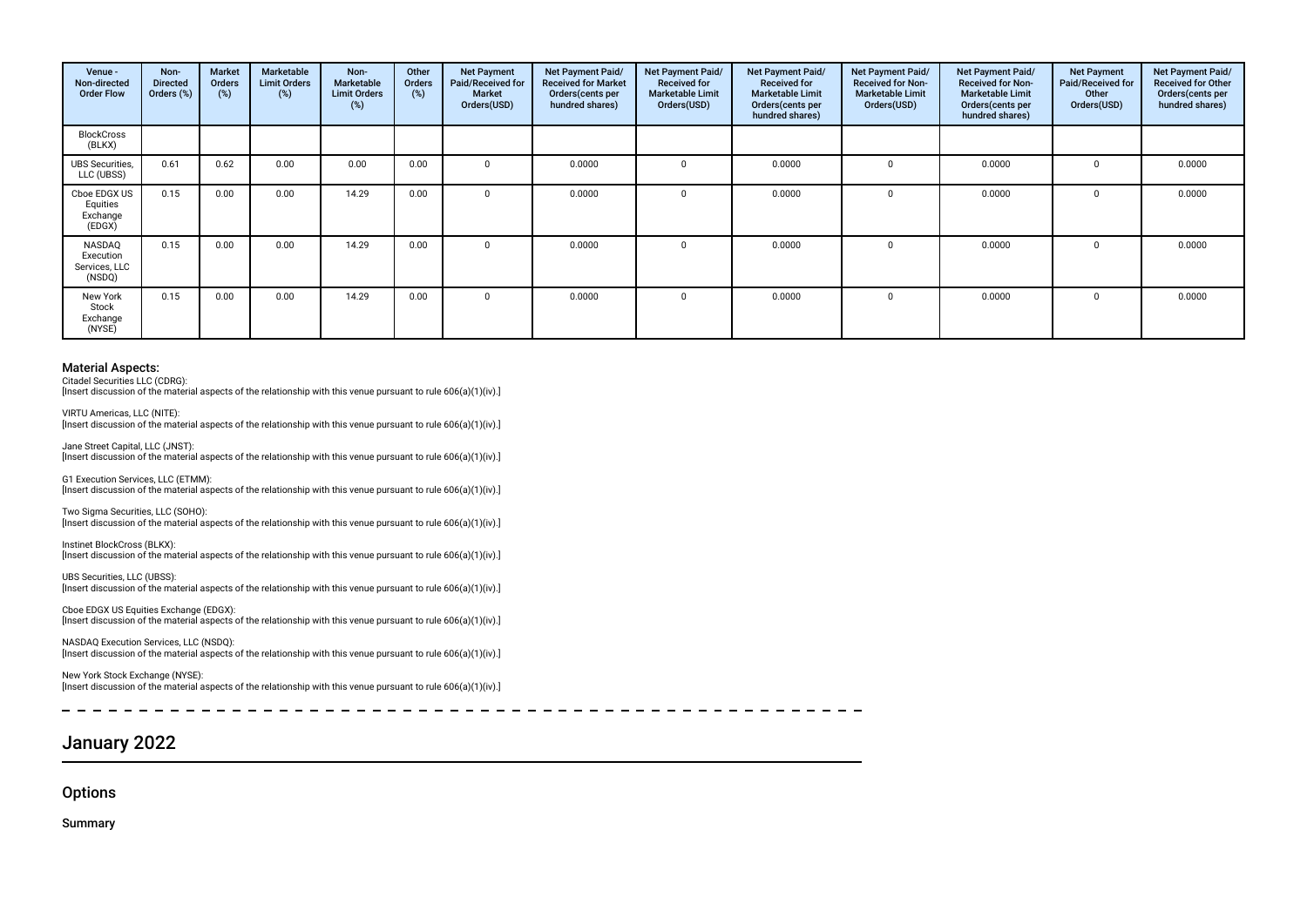| <b>Non-Directed Orders</b><br>as % of All Orders | Market Orders as % of<br><b>Non-Directed Orders</b> | <b>Marketable Limit</b><br>Orders as % of Non-<br><b>Directed Orders</b> | Non-Marketable Limit<br>Orders as % of Non-<br><b>Directed Orders</b> | Other Orders as % of<br><b>Non-Directed Orders</b> |
|--------------------------------------------------|-----------------------------------------------------|--------------------------------------------------------------------------|-----------------------------------------------------------------------|----------------------------------------------------|
| 0.00                                             | 0.00                                                | 0.00                                                                     | $0.00\,$                                                              | 0.00                                               |

#### Venues

| ____                                              |                                             |                |                                          |                                           |                        |                                                                         |                                                                                         |                                                                                           |                                                                                                             |                                                                                                |                                                                                                                 |                                                                 |                                                                                               |
|---------------------------------------------------|---------------------------------------------|----------------|------------------------------------------|-------------------------------------------|------------------------|-------------------------------------------------------------------------|-----------------------------------------------------------------------------------------|-------------------------------------------------------------------------------------------|-------------------------------------------------------------------------------------------------------------|------------------------------------------------------------------------------------------------|-----------------------------------------------------------------------------------------------------------------|-----------------------------------------------------------------|-----------------------------------------------------------------------------------------------|
| Venue<br>Non-<br>directed<br>Order<br><b>Flow</b> | <b>Non</b><br><b>Directed</b><br>Orders (%) | Marke<br>Order | <b>Marketable</b><br><b>Limit Orders</b> | Non-<br>Marketable<br><b>Limit Orders</b> | Other<br><b>Orders</b> | <b>Net Payment</b><br>Paid/Received for<br><b>Market</b><br>Orders(USD) | Net Payment Paid/<br><b>Received for Market</b><br>Orders (cents per<br>hundred shares) | <b>Net Payment Paid/</b><br><b>Received for</b><br><b>Marketable Limit</b><br>Orders(USD) | Net Payment Paid/<br><b>Received for</b><br><b>Marketable Limit</b><br>Orders (cents per<br>hundred shares) | <b>Net Payment Paid/</b><br><b>Received for Non-</b><br><b>Marketable Limit</b><br>Orders(USD) | Net Payment Paid/<br><b>Received for Non-</b><br><b>Marketable Limit</b><br>Orders(cents per<br>hundred shares) | <b>Net Payment</b><br>Paid/Received for<br>Other<br>Orders(USD) | <b>Net Payment Paid/</b><br><b>Received for Other</b><br>Orders (cents per<br>hundred shares) |
|                                                   |                                             |                |                                          |                                           |                        |                                                                         |                                                                                         |                                                                                           |                                                                                                             |                                                                                                |                                                                                                                 |                                                                 |                                                                                               |

## Material Aspects:

# February 2022

## S&P 500 Stocks

### **Summary**

| <b>Non-Directed Orders</b><br>as % of All Orders | Market Orders as % of<br><b>Non-Directed Orders</b> | <b>Marketable Limit</b><br>Orders as % of Non-<br><b>Directed Orders</b> | Non-Marketable Limit<br>Orders as % of Non-<br><b>Directed Orders</b> | Other Orders as % of<br><b>Non-Directed Orders</b> |
|--------------------------------------------------|-----------------------------------------------------|--------------------------------------------------------------------------|-----------------------------------------------------------------------|----------------------------------------------------|
| 100.00                                           | 100.00                                              | 0.00                                                                     | 0.00                                                                  | 0.00                                               |

| Venue -<br>Non-directed<br><b>Order Flow</b> | Non-<br><b>Directed</b><br>Orders (%) | Market<br>Orders<br>$(\%)$ | Marketable<br><b>Limit Orders</b><br>$(\%)$ | Non-<br>Marketable<br><b>Limit Orders</b><br>(%) | Other<br>Orders<br>(%) | <b>Net Payment</b><br>Paid/Received for<br><b>Market</b><br>Orders(USD) | Net Payment Paid/<br><b>Received for Market</b><br>Orders(cents per<br>hundred shares) | Net Payment Paid/<br><b>Received for</b><br><b>Marketable Limit</b><br>Orders(USD) | Net Payment Paid/<br><b>Received for</b><br><b>Marketable Limit</b><br>Orders(cents per<br>hundred shares) | Net Payment Paid/<br><b>Received for Non-</b><br><b>Marketable Limit</b><br>Orders(USD) | Net Payment Paid/<br><b>Received for Non-</b><br><b>Marketable Limit</b><br>Orders (cents per<br>hundred shares) | <b>Net Payment</b><br>Paid/Received for<br>Other<br>Orders(USD) | Net Payment Paid/<br><b>Received for Other</b><br>Orders(cents per<br>hundred shares) |
|----------------------------------------------|---------------------------------------|----------------------------|---------------------------------------------|--------------------------------------------------|------------------------|-------------------------------------------------------------------------|----------------------------------------------------------------------------------------|------------------------------------------------------------------------------------|------------------------------------------------------------------------------------------------------------|-----------------------------------------------------------------------------------------|------------------------------------------------------------------------------------------------------------------|-----------------------------------------------------------------|---------------------------------------------------------------------------------------|
| Citadel<br>Securities LLC<br>(CDRG)          | 37.17                                 | 37.28                      | 0.00                                        | 0.00                                             | 0.00                   | $\mathbf{0}$                                                            | 0.0000                                                                                 | $\mathbf{0}$                                                                       | 0.0000                                                                                                     | $\mathbf 0$                                                                             | 0.0000                                                                                                           | $\mathbf 0$                                                     | 0.0000                                                                                |
| <b>VIRTU</b><br>Americas, LLC<br>(NITE)      | 26.25                                 | 26.33                      | 0.00                                        | 0.00                                             | 0.00                   | $\Omega$                                                                | 0.0000                                                                                 | $\Omega$                                                                           | 0.0000                                                                                                     | $\mathbf 0$                                                                             | 0.0000                                                                                                           | $\Omega$                                                        | 0.0000                                                                                |
| Jane Street<br>Capital, LLC<br>(JNST)        | 23.60                                 | 23.67                      | 0.00                                        | 0.00                                             | 0.00                   | $\mathbf{0}$                                                            | 0.0000                                                                                 | $\Omega$                                                                           | 0.0000                                                                                                     | $\mathbf 0$                                                                             | 0.0000                                                                                                           | $\Omega$                                                        | 0.0000                                                                                |
| G1 Execution<br>Services, LLC<br>(ETMM)      | 8.55                                  | 8.58                       | 0.00                                        | 0.00                                             | 0.00                   | $\mathbf{0}$                                                            | 0.0000                                                                                 | $\Omega$                                                                           | 0.0000                                                                                                     | $^{\circ}$                                                                              | 0.0000                                                                                                           | $\Omega$                                                        | 0.0000                                                                                |
| Two Sigma<br>Securities, LLC<br>(SOHO)       | 2.65                                  | 2.66                       | 0.00                                        | 0.00                                             | 0.00                   | $\Omega$                                                                | 0.0000                                                                                 | $\Omega$                                                                           | 0.0000                                                                                                     | $\mathbf 0$                                                                             | 0.0000                                                                                                           | $\Omega$                                                        | 0.0000                                                                                |
| <b>UBS</b><br>Securities, LLC<br>(UBSS)      | 1.47                                  | 1.48                       | 0.00                                        | 0.00                                             | 0.00                   | $\mathbf{0}$                                                            | 0.0000                                                                                 | $\Omega$                                                                           | 0.0000                                                                                                     | $\mathbf 0$                                                                             | 0.0000                                                                                                           | $\Omega$                                                        | 0.0000                                                                                |
| Instinet<br><b>BlockCross</b><br>(BLKX)      | 0.29                                  | 0.00                       | 0.00                                        | 0.00                                             | 100.00                 | $\Omega$                                                                | 0.0000                                                                                 | $\Omega$                                                                           | 0.0000                                                                                                     | $^{\circ}$                                                                              | 0.0000                                                                                                           | $\Omega$                                                        | 0.0000                                                                                |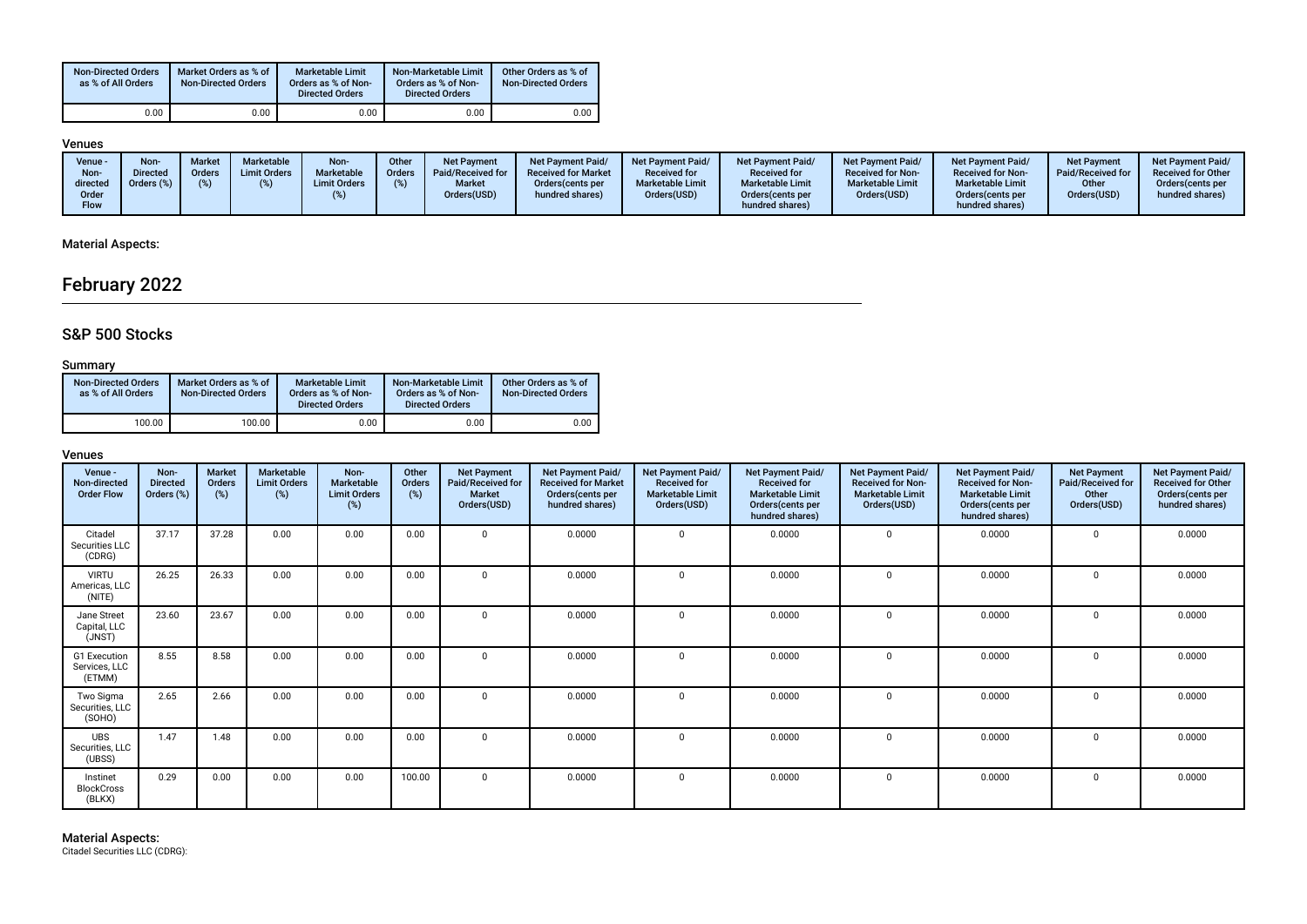[Insert discussion of the material aspects of the relationship with this venue pursuant to rule 606(a)(1)(iv).]

VIRTU Americas, LLC (NITE): [Insert discussion of the material aspects of the relationship with this venue pursuant to rule 606(a)(1)(iv).]

Jane Street Capital, LLC (JNST): [Insert discussion of the material aspects of the relationship with this venue pursuant to rule 606(a)(1)(iv).]

G1 Execution Services, LLC (ETMM): [Insert discussion of the material aspects of the relationship with this venue pursuant to rule 606(a)(1)(iv).]

Two Sigma Securities, LLC (SOHO): [Insert discussion of the material aspects of the relationship with this venue pursuant to rule 606(a)(1)(iv).]

UBS Securities, LLC (UBSS): [Insert discussion of the material aspects of the relationship with this venue pursuant to rule 606(a)(1)(iv).]

Instinet BlockCross (BLKX): [Insert discussion of the material aspects of the relationship with this venue pursuant to rule 606(a)(1)(iv).]

 $\equiv$ ------------------- $\equiv$  $\equiv$  $\sim$   $\sim$   $\frac{1}{2} \left( \frac{1}{2} \right) \left( \frac{1}{2} \right) \left( \frac{1}{2} \right) \left( \frac{1}{2} \right) \left( \frac{1}{2} \right) \left( \frac{1}{2} \right) \left( \frac{1}{2} \right) \left( \frac{1}{2} \right) \left( \frac{1}{2} \right) \left( \frac{1}{2} \right) \left( \frac{1}{2} \right) \left( \frac{1}{2} \right) \left( \frac{1}{2} \right) \left( \frac{1}{2} \right) \left( \frac{1}{2} \right) \left( \frac{1}{2} \right) \left( \frac$  $\sim$   $- - - - - - - -$ 

# February 2022

### Non-S&P 500 Stocks

#### Summary

| <b>Non-Directed Orders</b><br>as % of All Orders | Market Orders as % of<br><b>Non-Directed Orders</b> | <b>Marketable Limit</b><br>Orders as % of Non-<br><b>Directed Orders</b> | Non-Marketable Limit<br>Orders as % of Non-<br><b>Directed Orders</b> | Other Orders as % of<br><b>Non-Directed Orders</b> |
|--------------------------------------------------|-----------------------------------------------------|--------------------------------------------------------------------------|-----------------------------------------------------------------------|----------------------------------------------------|
| 100.00                                           | 100.00                                              | 0.00                                                                     | 0.00                                                                  | 0.00                                               |

| Venue -<br>Non-directed<br><b>Order Flow</b> | Non-<br><b>Directed</b><br>Orders (%) | Market<br>Orders<br>(%) | Marketable<br><b>Limit Orders</b><br>(%) | Non-<br>Marketable<br><b>Limit Orders</b><br>(%) | Other<br>Orders<br>(%) | <b>Net Payment</b><br>Paid/Received for<br><b>Market</b><br>Orders(USD) | Net Payment Paid/<br><b>Received for Market</b><br>Orders (cents per<br>hundred shares) | Net Payment Paid/<br><b>Received for</b><br><b>Marketable Limit</b><br>Orders(USD) | Net Payment Paid/<br><b>Received for</b><br><b>Marketable Limit</b><br>Orders(cents per<br>hundred shares) | Net Payment Paid/<br><b>Received for Non-</b><br><b>Marketable Limit</b><br>Orders(USD) | Net Payment Paid/<br><b>Received for Non-</b><br><b>Marketable Limit</b><br>Orders(cents per<br>hundred shares) | <b>Net Payment</b><br>Paid/Received for<br>Other<br>Orders(USD) | Net Payment Paid/<br><b>Received for Other</b><br>Orders(cents per<br>hundred shares) |
|----------------------------------------------|---------------------------------------|-------------------------|------------------------------------------|--------------------------------------------------|------------------------|-------------------------------------------------------------------------|-----------------------------------------------------------------------------------------|------------------------------------------------------------------------------------|------------------------------------------------------------------------------------------------------------|-----------------------------------------------------------------------------------------|-----------------------------------------------------------------------------------------------------------------|-----------------------------------------------------------------|---------------------------------------------------------------------------------------|
| Citadel<br>Securities LLC<br>(CDRG)          | 39.05                                 | 39.30                   | 0.00                                     | 0.00                                             | 0.00                   | $\Omega$                                                                | 0.0000                                                                                  |                                                                                    | 0.0000                                                                                                     | $\mathbf 0$                                                                             | 0.0000                                                                                                          | $\Omega$                                                        | 0.0000                                                                                |
| <b>VIRTU</b><br>Americas, LLC<br>(NITE)      | 27.94                                 | 28.12                   | 0.00                                     | 0.00                                             | 0.00                   | $\overline{0}$                                                          | 0.0000                                                                                  | $\Omega$                                                                           | 0.0000                                                                                                     | $\Omega$                                                                                | 0.0000                                                                                                          | $\mathbf 0$                                                     | 0.0000                                                                                |
| Jane Street<br>Capital, LLC<br>(JNST)        | 23.81                                 | 23.96                   | 0.00                                     | 0.00                                             | 0.00                   | $\Omega$                                                                | 0.0000                                                                                  |                                                                                    | 0.0000                                                                                                     | $\mathbf 0$                                                                             | 0.0000                                                                                                          | 0                                                               | 0.0000                                                                                |
| G1 Execution<br>Services, LLC<br>(ETMM)      | 6.03                                  | 6.07                    | 0.00                                     | 0.00                                             | 0.00                   | $\mathbf{0}$                                                            | 0.0000                                                                                  | $\Omega$                                                                           | 0.0000                                                                                                     | $\mathbf 0$                                                                             | 0.0000                                                                                                          | $\mathbf 0$                                                     | 0.0000                                                                                |
| <b>UBS</b><br>Securities, LLC<br>(UBSS)      | 1.59                                  | 1.60                    | 0.00                                     | 0.00                                             | 0.00                   | $\Omega$                                                                | 0.0000                                                                                  |                                                                                    | 0.0000                                                                                                     | $\mathbf 0$                                                                             | 0.0000                                                                                                          | $\Omega$                                                        | 0.0000                                                                                |
| Two Sigma<br>Securities, LLC<br>(SOHO)       | 0.95                                  | 0.96                    | 0.00                                     | 0.00                                             | 0.00                   | $\Omega$                                                                | 0.0000                                                                                  |                                                                                    | 0.0000                                                                                                     | $\mathbf 0$                                                                             | 0.0000                                                                                                          | $\Omega$                                                        | 0.0000                                                                                |
| Instinet<br><b>BlockCross</b><br>(BLKX)      | 0.63                                  | 0.00                    | 0.00                                     | 0.00                                             | 100.00                 | $\mathbf{0}$                                                            | 0.0000                                                                                  | $\Omega$                                                                           | 0.0000                                                                                                     | $\mathbf{0}$                                                                            | 0.0000                                                                                                          | $\mathbf 0$                                                     | 0.0000                                                                                |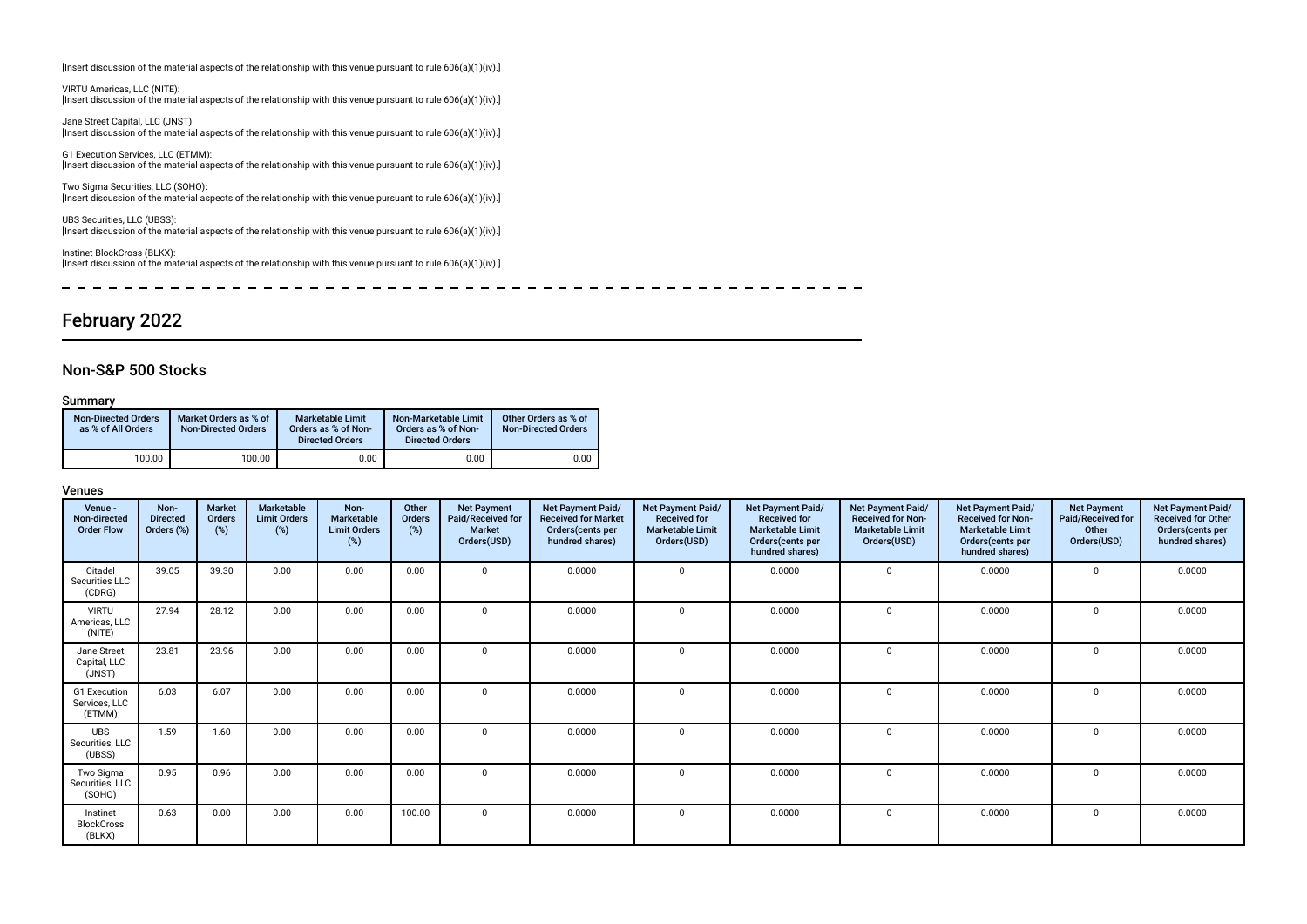Citadel Securities LLC (CDRG): [Insert discussion of the material aspects of the relationship with this venue pursuant to rule 606(a)(1)(iv).]

VIRTU Americas, LLC (NITE): [Insert discussion of the material aspects of the relationship with this venue pursuant to rule 606(a)(1)(iv).]

Jane Street Capital, LLC (JNST): [Insert discussion of the material aspects of the relationship with this venue pursuant to rule 606(a)(1)(iv).]

G1 Execution Services, LLC (ETMM): [Insert discussion of the material aspects of the relationship with this venue pursuant to rule 606(a)(1)(iv).]

UBS Securities, LLC (UBSS): [Insert discussion of the material aspects of the relationship with this venue pursuant to rule 606(a)(1)(iv).]

Two Sigma Securities, LLC (SOHO): [Insert discussion of the material aspects of the relationship with this venue pursuant to rule 606(a)(1)(iv).]

Instinet BlockCross (BLKX): [Insert discussion of the material aspects of the relationship with this venue pursuant to rule 606(a)(1)(iv).]

 $\equiv$ --------------------

# February 2022

### **Options**

#### Summary

| <b>Non-Directed Orders</b><br>as % of All Orders | Market Orders as % of<br><b>Non-Directed Orders</b> | <b>Marketable Limit</b><br>Orders as % of Non-<br><b>Directed Orders</b> | Non-Marketable Limit<br>Orders as % of Non-<br><b>Directed Orders</b> | Other Orders as % of<br><b>Non-Directed Orders</b> |
|--------------------------------------------------|-----------------------------------------------------|--------------------------------------------------------------------------|-----------------------------------------------------------------------|----------------------------------------------------|
| 100.00                                           | 100.00                                              | 0.00                                                                     | 0.00                                                                  | 0.00                                               |

Venues

| Venue -<br>Non-<br>directed<br><b>Order Flow</b> | Non-<br><b>Directed</b><br>Orders (%) | <b>Market</b><br><b>Orders</b><br>$(\%)$ | Marketable<br><b>Limit Orders</b><br>(%) | Non-<br><b>Marketable</b><br><b>Limit Orders</b> | Other<br><b>Orders</b><br>(% ) | <b>Net Payment</b><br>Paid/Received for<br><b>Market</b><br>Orders(USD) | <b>Net Payment Paid/</b><br><b>Received for Market</b><br>Orders (cents per<br>hundred shares) | <b>Net Payment Paid/</b><br><b>Received for</b><br><b>Marketable Limit</b><br>Orders(USD) | <b>Net Payment Paid/</b><br><b>Received for</b><br><b>Marketable Limit</b><br>Orders (cents per<br>hundred shares) | <b>Net Payment Paid/</b><br><b>Received for Non-</b><br><b>Marketable Limit</b><br>Orders(USD) | <b>Net Payment Paid/</b><br><b>Received for Non-</b><br><b>Marketable Limit</b><br>Orders (cents per<br>hundred shares) | <b>Net Payment</b><br>Paid/Received for<br>Other<br>Orders(USD) | <b>Net Payment Paid/</b><br><b>Received for Other</b><br>Orders (cents per<br>hundred shares) |
|--------------------------------------------------|---------------------------------------|------------------------------------------|------------------------------------------|--------------------------------------------------|--------------------------------|-------------------------------------------------------------------------|------------------------------------------------------------------------------------------------|-------------------------------------------------------------------------------------------|--------------------------------------------------------------------------------------------------------------------|------------------------------------------------------------------------------------------------|-------------------------------------------------------------------------------------------------------------------------|-----------------------------------------------------------------|-----------------------------------------------------------------------------------------------|
| Citadel<br>Securities<br>LLC (CDRG)              | 100.00                                | 100.00                                   | 0.00                                     | 0.00                                             | 0.00                           |                                                                         | 0.0000                                                                                         |                                                                                           | 0.0000                                                                                                             |                                                                                                | 0.0000                                                                                                                  |                                                                 | 0.0000                                                                                        |

#### Material Aspects:

Citadel Securities LLC (CDRG):

[Insert discussion of the material aspects of the relationship with this venue pursuant to rule 606(a)(1)(iv).]

# March 2022

### S&P 500 Stocks

Summary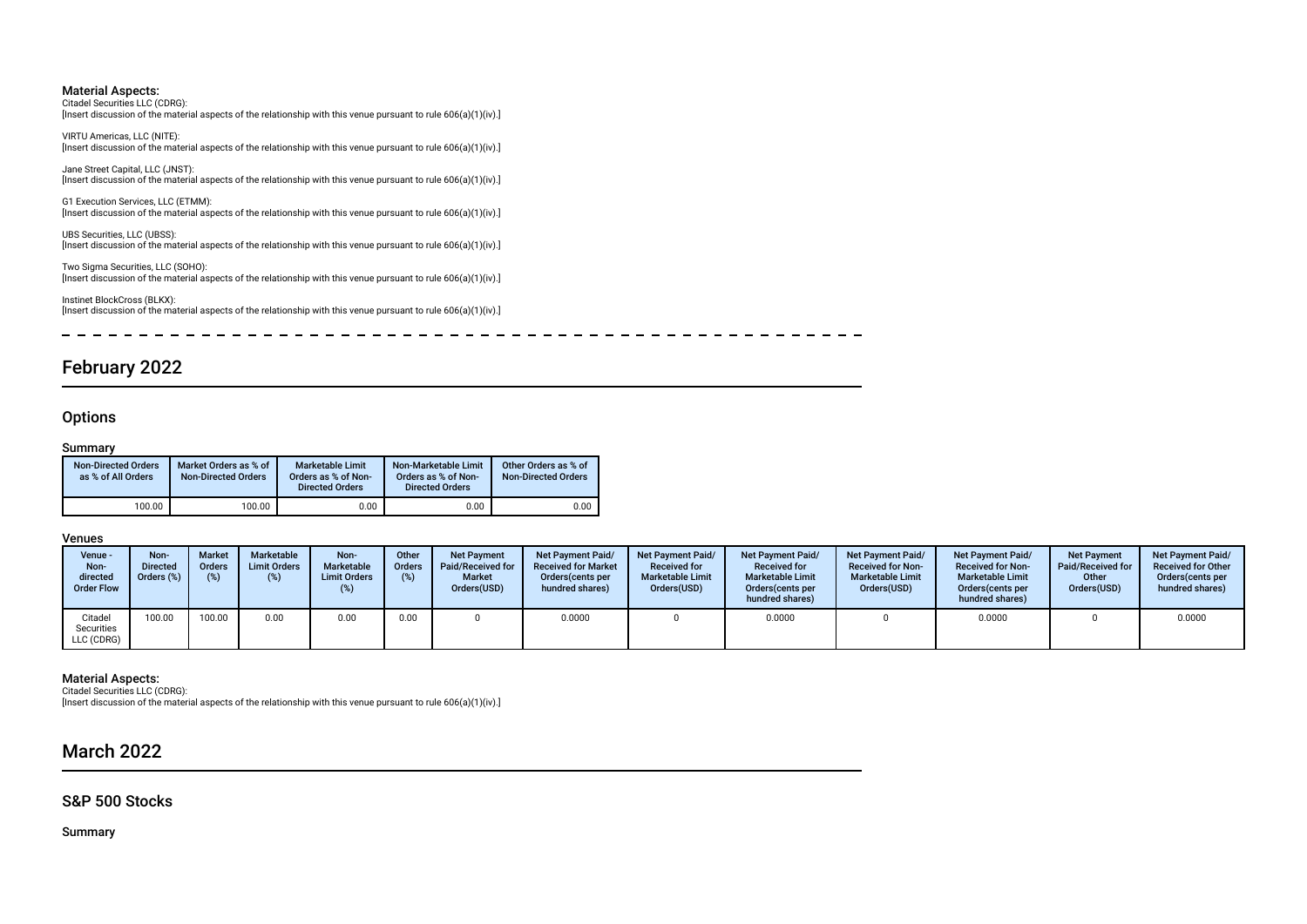| <b>Non-Directed Orders</b><br>as % of All Orders | Market Orders as % of<br><b>Non-Directed Orders</b> | Marketable Limit<br>Orders as % of Non-<br><b>Directed Orders</b> | Non-Marketable Limit<br>Orders as % of Non-<br><b>Directed Orders</b> | Other Orders as % of<br><b>Non-Directed Orders</b> |
|--------------------------------------------------|-----------------------------------------------------|-------------------------------------------------------------------|-----------------------------------------------------------------------|----------------------------------------------------|
| 100.00                                           | 96.42                                               | 0.00                                                              | 3.58                                                                  | 0.00                                               |

| กแ |  |
|----|--|
|----|--|

| .<br>Venue -<br>Non-directed<br><b>Order Flow</b> | Non-<br><b>Directed</b><br>Orders (%) | Market<br><b>Orders</b><br>$(\%)$ | Marketable<br><b>Limit Orders</b><br>(%) | Non-<br>Marketable<br><b>Limit Orders</b><br>$(\%)$ | Other<br>Orders<br>$(\%)$ | <b>Net Payment</b><br>Paid/Received for<br><b>Market</b><br>Orders(USD) | Net Payment Paid/<br><b>Received for Market</b><br>Orders(cents per<br>hundred shares) | Net Payment Paid/<br><b>Received for</b><br><b>Marketable Limit</b><br>Orders(USD) | Net Payment Paid/<br><b>Received for</b><br><b>Marketable Limit</b><br>Orders(cents per | Net Payment Paid/<br><b>Received for Non-</b><br><b>Marketable Limit</b><br>Orders(USD) | Net Payment Paid/<br><b>Received for Non-</b><br><b>Marketable Limit</b><br>Orders(cents per | <b>Net Payment</b><br>Paid/Received for<br>Other<br>Orders(USD) | Net Payment Paid/<br>Received for Other<br>Orders(cents per<br>hundred shares) |
|---------------------------------------------------|---------------------------------------|-----------------------------------|------------------------------------------|-----------------------------------------------------|---------------------------|-------------------------------------------------------------------------|----------------------------------------------------------------------------------------|------------------------------------------------------------------------------------|-----------------------------------------------------------------------------------------|-----------------------------------------------------------------------------------------|----------------------------------------------------------------------------------------------|-----------------------------------------------------------------|--------------------------------------------------------------------------------|
|                                                   |                                       |                                   |                                          |                                                     |                           |                                                                         |                                                                                        |                                                                                    | hundred shares)                                                                         |                                                                                         | hundred shares)                                                                              |                                                                 |                                                                                |
| Citadel<br>Securities LLC<br>(CDRG)               | 30.70                                 | 41.34                             | 0.00                                     | 2.65                                                | 0.00                      | $\mathbf{0}$                                                            | 0.0000                                                                                 | $\mathbf 0$                                                                        | 0.0000                                                                                  | $\mathbf 0$                                                                             | 0.0000                                                                                       | $\mathbf 0$                                                     | 0.0000                                                                         |
| Jane Street<br>Capital, LLC<br>(JNST)             | 17.77                                 | 24.50                             | 0.00                                     | 0.00                                                | 0.00                      | $\mathbf 0$                                                             | 0.0000                                                                                 | $\mathbf 0$                                                                        | 0.0000                                                                                  | $\mathbf 0$                                                                             | 0.0000                                                                                       | $\mathbf 0$                                                     | 0.0000                                                                         |
| NASDAQ<br>Execution<br>Services, LLC<br>(NSDQ)    | 15.98                                 | 0.00                              | 100.00                                   | 57.62                                               | 0.00                      | $\mathbf 0$                                                             | 0.0000                                                                                 | $\mathbf 0$                                                                        | 0.0000                                                                                  | $\mathsf 0$                                                                             | 0.0000                                                                                       | $\mathbf 0$                                                     | 0.0000                                                                         |
| <b>VIRTU</b><br>Americas, LLC<br>(NITE)           | 11.85                                 | 15.84                             | 0.00                                     | 1.32                                                | 0.00                      | $\mathbf 0$                                                             | 0.0000                                                                                 | $\mathbf 0$                                                                        | 0.0000                                                                                  | $\mathbf 0$                                                                             | 0.0000                                                                                       | $\mathbf 0$                                                     | 0.0000                                                                         |
| G1 Execution<br>Services, LLC<br>(ETMM)           | 10.41                                 | 14.11                             | 0.00                                     | 0.66                                                | 0.00                      | $\mathbf 0$                                                             | 0.0000                                                                                 | $\mathbf 0$                                                                        | 0.0000                                                                                  | $\mathbf 0$                                                                             | 0.0000                                                                                       | $\mathbf 0$                                                     | 0.0000                                                                         |
| New York<br>Stock<br>Exchange<br>(NYSE)           | 7.90                                  | 0.00                              | 0.00                                     | 29.14                                               | 0.00                      | $\Omega$                                                                | 0.0000                                                                                 | $\mathbf 0$                                                                        | 0.0000                                                                                  | $\mathbf 0$                                                                             | 0.0000                                                                                       | $\mathbf 0$                                                     | 0.0000                                                                         |
| Two Sigma<br>Securities, LLC<br>(SOHO)            | 2.33                                  | 3.22                              | 0.00                                     | 0.00                                                | 0.00                      | $\mathbf 0$                                                             | 0.0000                                                                                 | $\Omega$                                                                           | 0.0000                                                                                  | $\mathbf 0$                                                                             | 0.0000                                                                                       | $\mathbf 0$                                                     | 0.0000                                                                         |
| Cboe EDGX US<br>Equities<br>Exchange<br>(EDGX)    | 1.80                                  | 0.00                              | 0.00                                     | 6.62                                                | 0.00                      | $\Omega$                                                                | 0.0000                                                                                 | $\Omega$                                                                           | 0.0000                                                                                  | $\mathbf 0$                                                                             | 0.0000                                                                                       | $\mathbf 0$                                                     | 0.0000                                                                         |
| UBS<br>Securities, LLC<br>(UBSS)                  | 0.72                                  | 0.99                              | 0.00                                     | 0.00                                                | 0.00                      | $\Omega$                                                                | 0.0000                                                                                 | $\Omega$                                                                           | 0.0000                                                                                  | $\mathbf 0$                                                                             | 0.0000                                                                                       | $\mathbf 0$                                                     | 0.0000                                                                         |
| Members<br>Exchange<br>(MEMX)                     | 0.54                                  | 0.00                              | 0.00                                     | 1.99                                                | 0.00                      | $\Omega$                                                                | 0.0000                                                                                 | $\mathbf 0$                                                                        | 0.0000                                                                                  | $\mathbf 0$                                                                             | 0.0000                                                                                       | $\mathbf 0$                                                     | 0.0000                                                                         |

Citadel Securities LLC (CDRG):

[Insert discussion of the material aspects of the relationship with this venue pursuant to rule 606(a)(1)(iv).]

Jane Street Capital, LLC (JNST): [Insert discussion of the material aspects of the relationship with this venue pursuant to rule 606(a)(1)(iv).]

NASDAQ Execution Services, LLC (NSDQ): [Insert discussion of the material aspects of the relationship with this venue pursuant to rule 606(a)(1)(iv).]

VIRTU Americas, LLC (NITE): [Insert discussion of the material aspects of the relationship with this venue pursuant to rule 606(a)(1)(iv).]

G1 Execution Services, LLC (ETMM): [Insert discussion of the material aspects of the relationship with this venue pursuant to rule 606(a)(1)(iv).]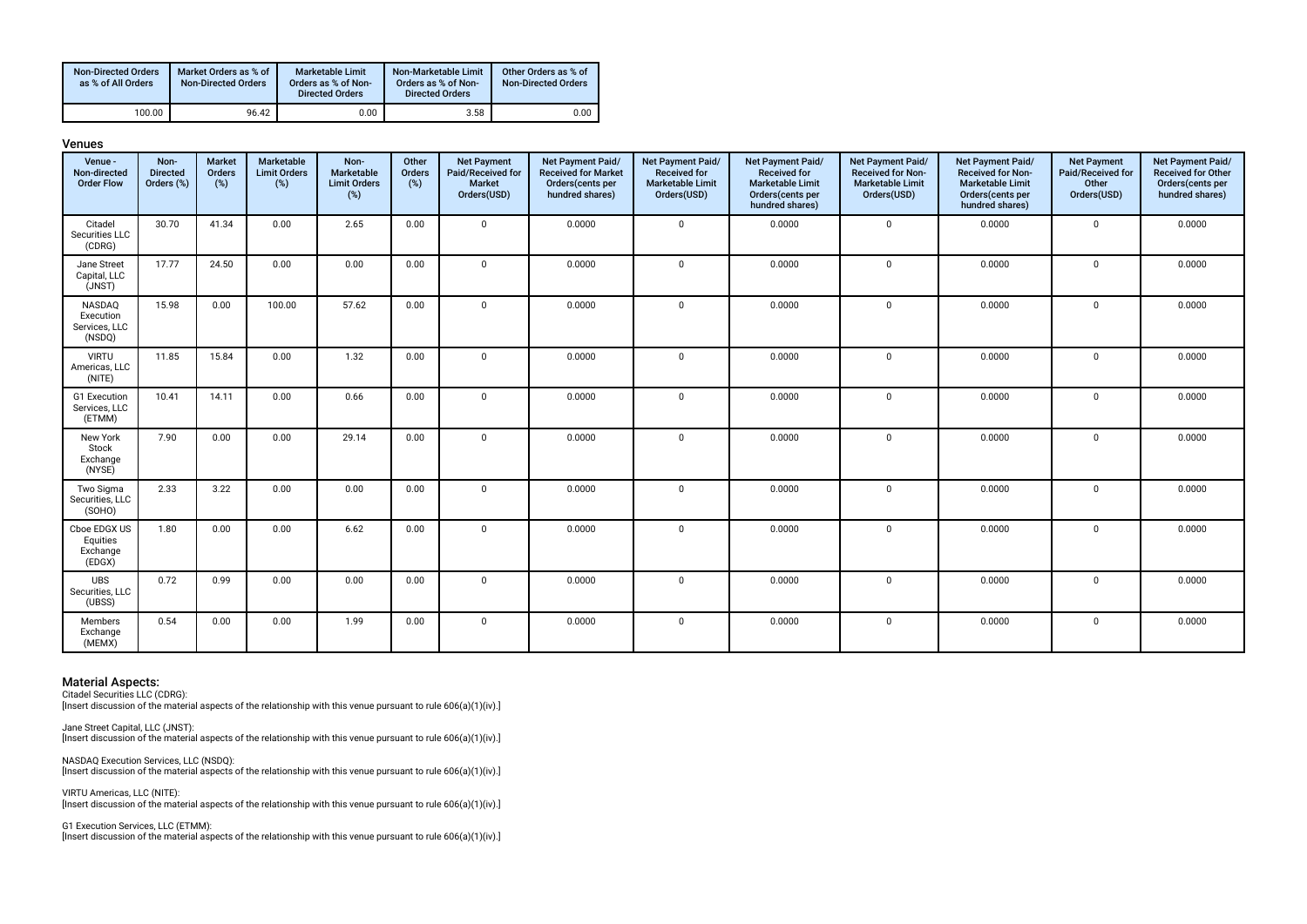New York Stock Exchange (NYSE): [Insert discussion of the material aspects of the relationship with this venue pursuant to rule 606(a)(1)(iv).]

Two Sigma Securities, LLC (SOHO): [Insert discussion of the material aspects of the relationship with this venue pursuant to rule 606(a)(1)(iv).]

Cboe EDGX US Equities Exchange (EDGX): [Insert discussion of the material aspects of the relationship with this venue pursuant to rule 606(a)(1)(iv).]

UBS Securities, LLC (UBSS): [Insert discussion of the material aspects of the relationship with this venue pursuant to rule 606(a)(1)(iv).]

Members Exchange (MEMX): [Insert discussion of the material aspects of the relationship with this venue pursuant to rule 606(a)(1)(iv).]

 $\overline{\phantom{a}}$ --------------------------------------------------

# March 2022

### Non-S&P 500 Stocks

#### Summary

| <b>Non-Directed Orders</b><br>as % of All Orders | Market Orders as % of<br><b>Non-Directed Orders</b> | <b>Marketable Limit</b><br>Orders as % of Non-<br><b>Directed Orders</b> | Non-Marketable Limit<br>Orders as % of Non-<br><b>Directed Orders</b> | Other Orders as % of<br><b>Non-Directed Orders</b> |
|--------------------------------------------------|-----------------------------------------------------|--------------------------------------------------------------------------|-----------------------------------------------------------------------|----------------------------------------------------|
| 100.00                                           | 99.22                                               | 0.31                                                                     | 0.47                                                                  | 0.00                                               |

| Venue -<br>Non-directed<br><b>Order Flow</b>   | Non-<br><b>Directed</b><br>Orders (%) | Market<br>Orders<br>(%) | Marketable<br><b>Limit Orders</b><br>$(\%)$ | Non-<br>Marketable<br><b>Limit Orders</b><br>(%) | Other<br>Orders<br>(%) | <b>Net Payment</b><br>Paid/Received for<br><b>Market</b><br>Orders(USD) | Net Payment Paid/<br><b>Received for Market</b><br>Orders(cents per<br>hundred shares) | Net Payment Paid/<br><b>Received for</b><br><b>Marketable Limit</b><br>Orders(USD) | Net Payment Paid/<br><b>Received for</b><br><b>Marketable Limit</b><br>Orders(cents per<br>hundred shares) | Net Payment Paid/<br><b>Received for Non-</b><br><b>Marketable Limit</b><br>Orders(USD) | Net Payment Paid/<br><b>Received for Non-</b><br><b>Marketable Limit</b><br>Orders(cents per<br>hundred shares) | <b>Net Payment</b><br>Paid/Received for<br>Other<br>Orders(USD) | Net Payment Paid/<br><b>Received for Other</b><br>Orders(cents per<br>hundred shares) |
|------------------------------------------------|---------------------------------------|-------------------------|---------------------------------------------|--------------------------------------------------|------------------------|-------------------------------------------------------------------------|----------------------------------------------------------------------------------------|------------------------------------------------------------------------------------|------------------------------------------------------------------------------------------------------------|-----------------------------------------------------------------------------------------|-----------------------------------------------------------------------------------------------------------------|-----------------------------------------------------------------|---------------------------------------------------------------------------------------|
| Citadel<br>Securities LLC<br>(CDRG)            | 37.42                                 | 38.77                   | 100.00                                      | 0.00                                             | 0.00                   | $\Omega$                                                                | 0.0000                                                                                 | $\mathbf 0$                                                                        | 0.0000                                                                                                     | $\mathbf{0}$                                                                            | 0.0000                                                                                                          | $\mathbf 0$                                                     | 0.0000                                                                                |
| <b>VIRTU</b><br>Americas, LLC<br>(NITE)        | 21.67                                 | 22.63                   | 0.00                                        | 0.00                                             | 0.00                   | $\Omega$                                                                | 0.0000                                                                                 | $\mathbf 0$                                                                        | 0.0000                                                                                                     | $\mathbf 0$                                                                             | 0.0000                                                                                                          | $\Omega$                                                        | 0.0000                                                                                |
| Jane Street<br>Capital, LLC<br>(JNST)          | 21.52                                 | 22.47                   | 0.00                                        | 0.00                                             | 0.00                   | $\Omega$                                                                | 0.0000                                                                                 | $\mathbf 0$                                                                        | 0.0000                                                                                                     | $\mathbf 0$                                                                             | 0.0000                                                                                                          | $\mathbf 0$                                                     | 0.0000                                                                                |
| G1 Execution<br>Services, LLC<br>(ETMM)        | 13.64                                 | 14.24                   | 0.00                                        | 0.00                                             | 0.00                   | $\Omega$                                                                | 0.0000                                                                                 | $\mathbf 0$                                                                        | 0.0000                                                                                                     | $\mathbf 0$                                                                             | 0.0000                                                                                                          | $\Omega$                                                        | 0.0000                                                                                |
| Instinet<br><b>BlockCross</b><br>(BLKX)        | 1.67                                  | 0.00                    | 0.00                                        | 0.00                                             | 100.00                 | $\Omega$                                                                | 0.0000                                                                                 | $\Omega$                                                                           | 0.0000                                                                                                     | $\Omega$                                                                                | 0.0000                                                                                                          | $\Omega$                                                        | 0.0000                                                                                |
| Two Sigma<br>Securities, LLC<br>(SOHO)         | 1.67                                  | 1.74                    | 0.00                                        | 0.00                                             | 0.00                   | $\Omega$                                                                | 0.0000                                                                                 | $\Omega$                                                                           | 0.0000                                                                                                     | $\mathbf 0$                                                                             | 0.0000                                                                                                          | $\Omega$                                                        | 0.0000                                                                                |
| New York<br>Stock<br>Exchange<br>(NYSE)        | 1.52                                  | 0.00                    | 0.00                                        | 66.67                                            | 0.00                   | $\Omega$                                                                | 0.0000                                                                                 | $\mathbf 0$                                                                        | 0.0000                                                                                                     | $\mathbf 0$                                                                             | 0.0000                                                                                                          | $\Omega$                                                        | 0.0000                                                                                |
| Cboe EDGX US<br>Equities<br>Exchange<br>(EDGX) | 0.45                                  | 0.00                    | 0.00                                        | 20.00                                            | 0.00                   | $\Omega$                                                                | 0.0000                                                                                 | $\mathbf 0$                                                                        | 0.0000                                                                                                     | $\mathbf 0$                                                                             | 0.0000                                                                                                          | $\Omega$                                                        | 0.0000                                                                                |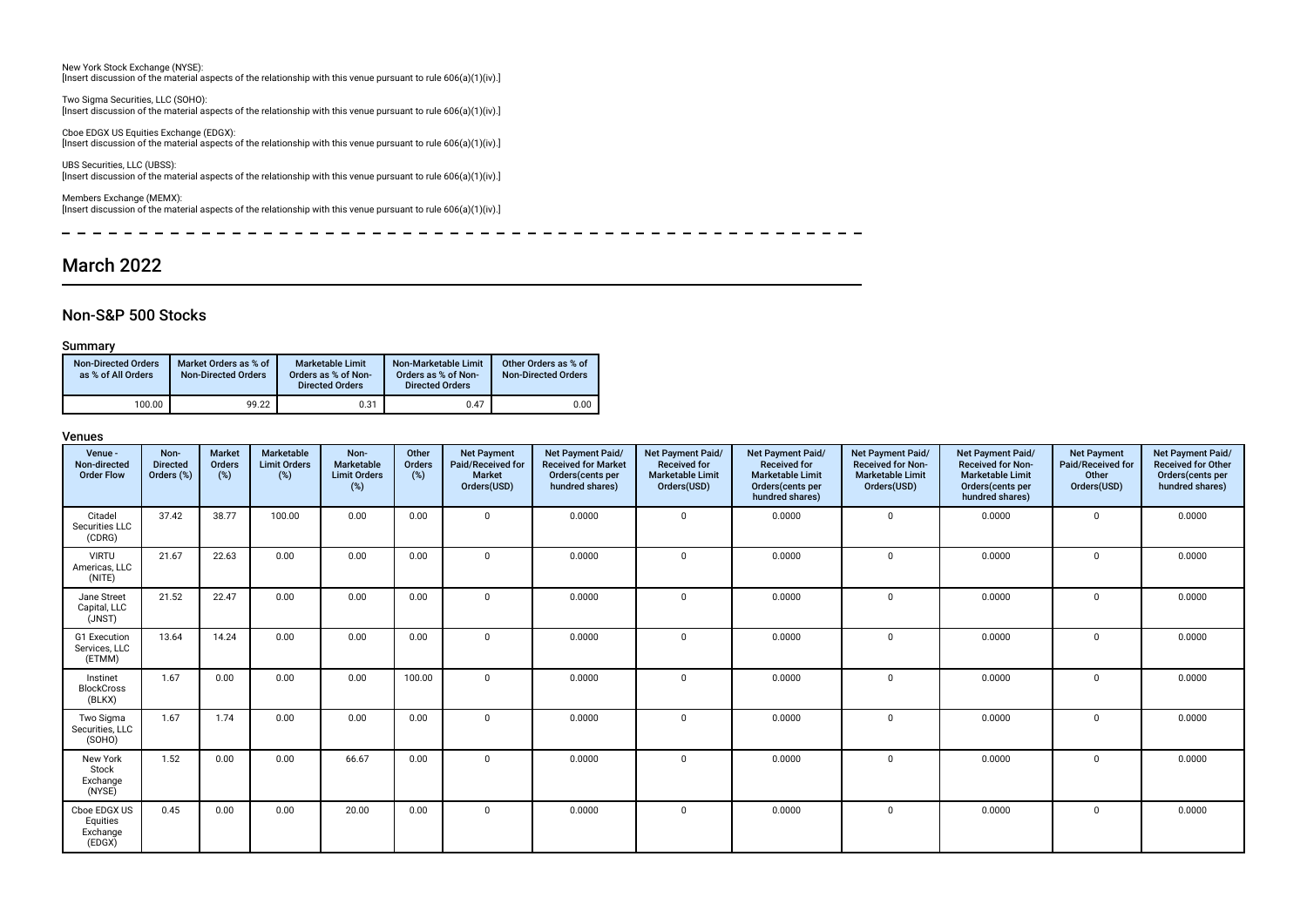| Venue -<br>Non-directed<br><b>Order Flow</b>          | Non-<br><b>Directed</b><br>Orders (%) | <b>Market</b><br>Orders<br>(%) | Marketable<br><b>Limit Orders</b><br>$(\%)$ | Non-<br>Marketable<br><b>Limit Orders</b><br>(%) | Other<br>Orders<br>(%) | <b>Net Payment</b><br>Paid/Received for<br><b>Market</b><br>Orders(USD) | Net Payment Paid/<br><b>Received for Market</b><br>Orders(cents per<br>hundred shares) | Net Payment Paid/<br><b>Received for</b><br><b>Marketable Limit</b><br>Orders(USD) | Net Payment Paid/<br><b>Received for</b><br><b>Marketable Limit</b><br>Orders (cents per<br>hundred shares) | Net Payment Paid/<br><b>Received for Non-</b><br><b>Marketable Limit</b><br>Orders(USD) | Net Payment Paid/<br><b>Received for Non-</b><br><b>Marketable Limit</b><br>Orders(cents per<br>hundred shares) | <b>Net Payment</b><br>Paid/Received for<br>Other<br>Orders(USD) | Net Payment Paid/<br><b>Received for Other</b><br>Orders(cents per<br>hundred shares) |
|-------------------------------------------------------|---------------------------------------|--------------------------------|---------------------------------------------|--------------------------------------------------|------------------------|-------------------------------------------------------------------------|----------------------------------------------------------------------------------------|------------------------------------------------------------------------------------|-------------------------------------------------------------------------------------------------------------|-----------------------------------------------------------------------------------------|-----------------------------------------------------------------------------------------------------------------|-----------------------------------------------------------------|---------------------------------------------------------------------------------------|
| Members<br>Exchange<br>(MEMX)                         | 0.15                                  | 0.00                           | 0.00                                        | 6.67                                             | 0.00                   |                                                                         | 0.0000                                                                                 |                                                                                    | 0.0000                                                                                                      |                                                                                         | 0.0000                                                                                                          |                                                                 | 0.0000                                                                                |
| <b>NASDAO</b><br>Execution<br>Services, LLC<br>(NSDQ) | 0.15                                  | 0.00                           | 0.00                                        | 6.67                                             | 0.00                   |                                                                         | 0.0000                                                                                 |                                                                                    | 0.0000                                                                                                      |                                                                                         | 0.0000                                                                                                          |                                                                 | 0.0000                                                                                |

Citadel Securities LLC (CDRG):

[Insert discussion of the material aspects of the relationship with this venue pursuant to rule 606(a)(1)(iv).]

VIRTU Americas, LLC (NITE):  $\lim$  insert discussion of the material aspects of the relationship with this venue pursuant to rule 606(a)(1)(iv).

Jane Street Capital, LLC (JNST): [Insert discussion of the material aspects of the relationship with this venue pursuant to rule 606(a)(1)(iv).]

G1 Execution Services, LLC (ETMM): [Insert discussion of the material aspects of the relationship with this venue pursuant to rule 606(a)(1)(iv).]

Instinet BlockCross (BLKX): [Insert discussion of the material aspects of the relationship with this venue pursuant to rule 606(a)(1)(iv).]

Two Sigma Securities, LLC (SOHO): [Insert discussion of the material aspects of the relationship with this venue pursuant to rule 606(a)(1)(iv).]

New York Stock Exchange (NYSE): [Insert discussion of the material aspects of the relationship with this venue pursuant to rule 606(a)(1)(iv).]

Cboe EDGX US Equities Exchange (EDGX): [Insert discussion of the material aspects of the relationship with this venue pursuant to rule 606(a)(1)(iv).]

Members Exchange (MEMX): [Insert discussion of the material aspects of the relationship with this venue pursuant to rule 606(a)(1)(iv).]

NASDAQ Execution Services, LLC (NSDQ): [Insert discussion of the material aspects of the relationship with this venue pursuant to rule 606(a)(1)(iv).]

# March 2022

### **Options**

#### Summary

| <b>Non-Directed Orders</b><br>as % of All Orders | Market Orders as % of<br>Non-Directed Orders | <b>Marketable Limit</b><br>Orders as % of Non-<br><b>Directed Orders</b> | Non-Marketable Limit<br>Orders as % of Non-<br><b>Directed Orders</b> | Other Orders as % of<br><b>Non-Directed Orders</b> |
|--------------------------------------------------|----------------------------------------------|--------------------------------------------------------------------------|-----------------------------------------------------------------------|----------------------------------------------------|
| 0.00                                             | 0.00                                         | 0.00                                                                     | 0.00                                                                  | 0.00                                               |